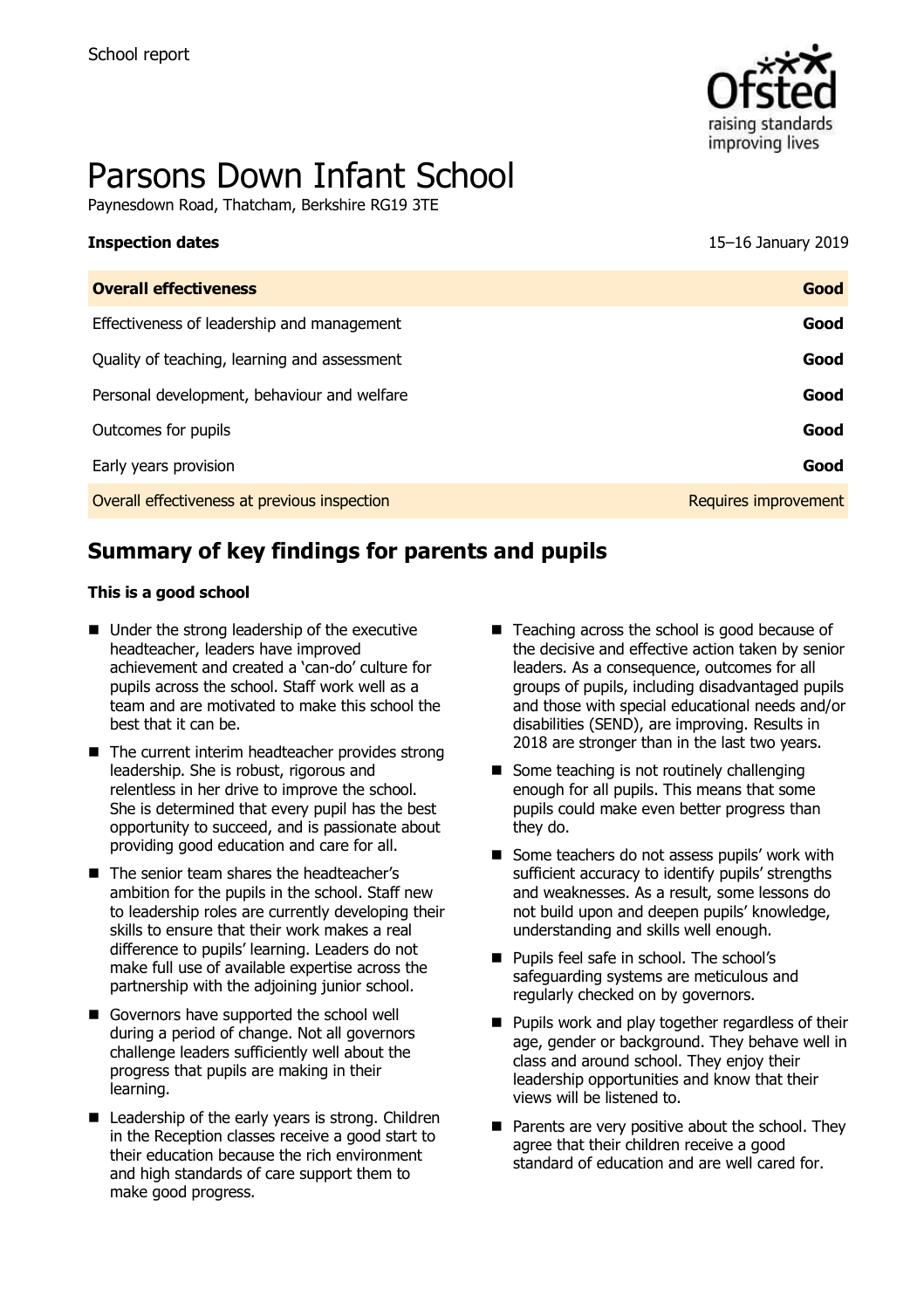

# **Full report**

### **What does the school need to do to improve further?**

- **Improve leadership and management, by:**
- making sure that leaders and governors ensure that teachers' assessments of pupils' work are consistently accurate and are checked and challenged regularly
- ensuring that that the good work established by senior leaders since the last inspection is further developed and sustained, so that leaders at all levels make a greater difference in continuing to improve the quality of teaching and learning
- making greater use of expertise across the partnership.
- Strengthen the consistency of teaching, learning and assessment in key stage 1 by making sure that:
- teachers match learning tasks more precisely to pupils' needs, especially those who are most able, so that all pupils make strong progress.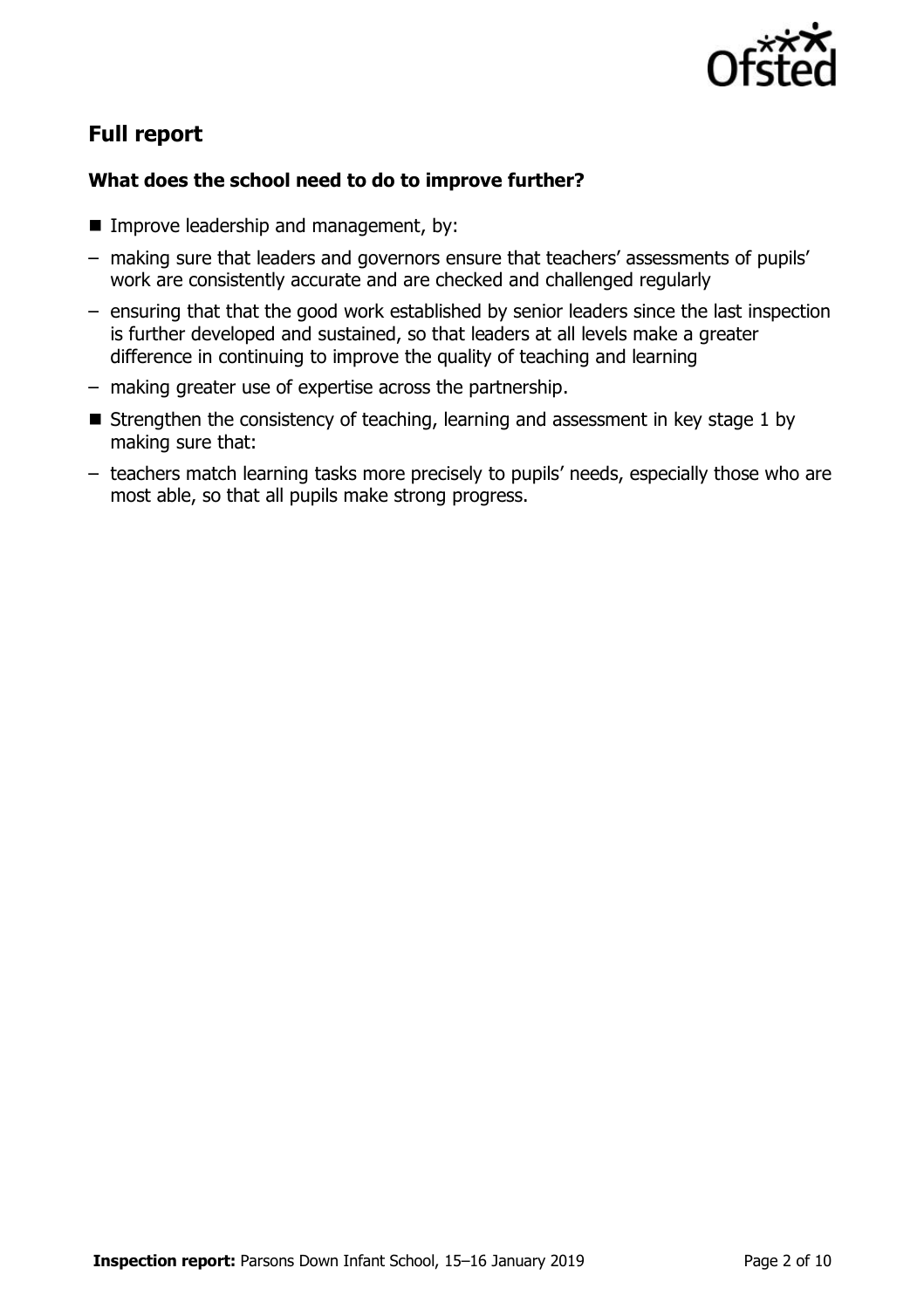

# **Inspection judgements**

#### **Effectiveness of leadership and management Good**

- The school has seen many changes in leadership and staff in the last three years. The current interim headteacher moved from her post of deputy headteacher of the partnership school to take up her temporary position just a week and a half before the inspection.
- Significant improvements have been made to the school since the last inspection. This is because senior leaders have had a relentless focus on all pupils' success and have secured high levels of confidence of the whole school community. Staff morale is high. One member of staff wrote: 'In our school there is a shared responsibility and everyone's opinions are considered and valued.'
- Leaders make effective use of additional funding. They work very closely with parents to ensure that individual pupils are well supported to make good progress. Pupils are monitored very closely. Staff have a clear understanding of the pupils' barriers to learning and provide high-quality support to help these pupils to catch up.
- The special educational needs coordinator has a good understanding of how well pupils with SEND learn. She has worked effectively with parents to ensure that good support plans are in place.
- Not all subject leaders currently in post make a strong enough contribution to improving teaching. However, in some areas subject leadership is very effective, for example, in phonics (letters and the sounds they represent), where the leader is clear about what impact she is having on improving teaching and how this is helping pupils to catch up with their learning.
- Leaders have developed an exciting and engaging curriculum which offers a positive breadth of experience for pupils across the school. A range of activities helps to keep pupils engaged and active. There is an emphasis on healthy living, whether through playtime games, dancing, or taking part in yoga at the after-school club. Pupils would appreciate the re-introduction of additional after-school activities, particularly sporting opportunities.
- Close working relationships with the junior school help to develop the broad curriculum. The opportunities to extend the work that has already begun are not yet established to enable best practice to be fully shared across both schools.
- The curriculum supports pupils' spiritual, moral, social and cultural development well. For example, in religious education pupils learn about different religious celebrations and share their thoughts on the different foods eaten at the celebrations.
- Leaders do not yet ensure that the progressive development of pupils' skills in all subjects of the curriculum is clearly identified.
- Leaders ensure that they prepare pupils for life in modern Britain well by linking the school's values to everyday experiences. For example, pupils understand that it is fair for each of them to have a vote to decide upon the pupils who represent them on the school council.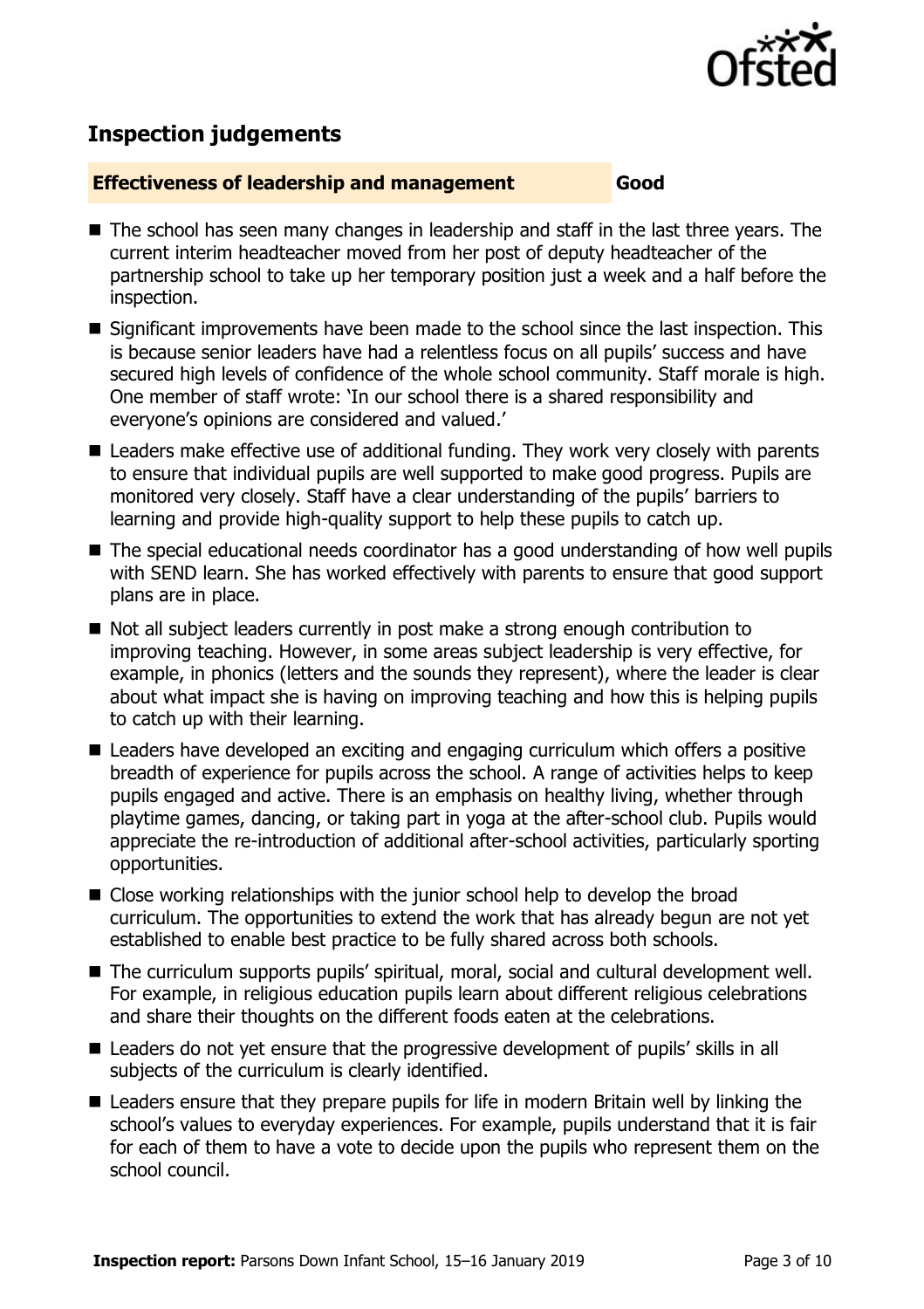

■ The school is very inclusive. Staff are strongly committed to equality of opportunity, fostering good relationships and discouraging discrimination. During the inspection, pupils in Year 2 were seen learning about fairness and discrimination by considering the story of Rosa Parks. The exercise was brought to life by the teacher, who made clever use of jelly babies to ensure that the learning was well understood.

#### **Governance of the school**

- Governors are supportive of the school and committed to its improvement. They have been very active in successfully managing recent changes to staffing.
- Governors have the necessary skills for their roles, but do not have a full and clear understanding of the school's performance information. They receive regular progress reports from leaders, but do not always ask the right questions about the progress different groups are making. Consequently, their challenge and support for leaders lacks a sharp enough focus on improving the quality of teaching and learning.
- **Finances are very well planned and managed. Governors carefully monitor the** spending of extra funding, such as the pupil premium, and are clear about the difference the funding is making to pupils.

#### **Safeguarding**

- The arrangements for safeguarding are effective.
- $\blacksquare$  The school has a strong safeguarding culture which places pupils at the heart of its work. Leaders care passionately about the welfare of every pupil and do everything to ensure that pupils are safe, both in and out of school.
- Leaders ensure that all staff receive regular and appropriate training that reflects recent developments in making sure that pupils are kept safe.
- All staff who completed the Ofsted staff questionnaire, and the overwhelming majority of parents who completed Ofsted's online questionnaire, Parent View, said that pupils are safe in school. Systems to keep pupils safe are appropriate and well managed. The school has seven staff trained as designated leads on safeguarding. The family support workers have a good knowledge of all the parents and families that they work with, and keep detailed records of work carried out with other agencies.
- $\blacksquare$  Pupils learn to keep themselves safe, including when using the internet, and talk confidently about the steps they need to take to stay safe when working online.
- Governors are diligent in overseeing safeguarding. They ensure that the school carefully checks all staff and adults who are recruited to the school and they make regular checks on ensuring that the single central record is properly maintained.

#### **Quality of teaching, learning and assessment Good**

■ The quality of teaching has improved and is now good. Leaders have introduced a range of new approaches to teaching, which are starting to provide greater consistency. As a result, pupils have very positive attitudes to learning and are now making good progress across a range of subjects.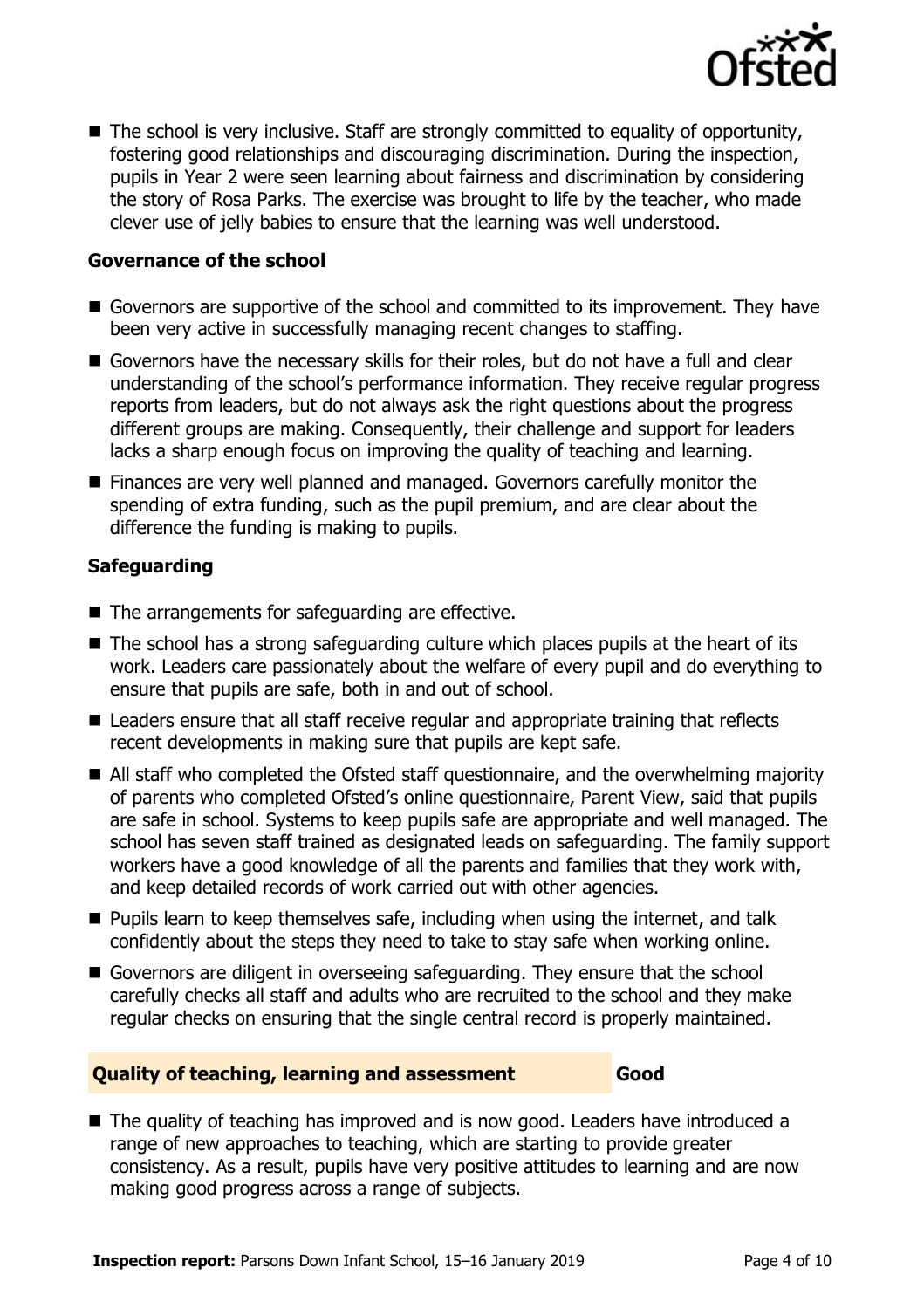

- The raised expectations in pupils' progress are confirmed in pupils' work in books, visits to classrooms, discussions with pupils, and the school's own checks of the quality of teaching over time.
- Teachers plan learning experiences that engage pupils very positively in lessons. However, some teachers are not sufficiently accurate in assessing the skills and knowledge they should be teaching and so do not always set work for pupils that will extend their thinking and learning.
- Work in pupils' books and on display is well presented, and pupils are proud to share this with visitors. Teachers' feedback to pupils about their work accurately reflects the school's marking policy.
- Education support assistants work well to support individual pupils and small groups of pupils. They work closely with teachers and adopt a similar, positive approach in their interactions with pupils.
- Teachers successfully foster an enjoyment of reading and use a range of texts to develop pupils' reading and writing skills. During the inspection Year 2 pupils were seen confidently discussing how to improve their writing and, using accurate technical language as well as deep descriptive language, achieved successful improvements.
- **Pupils take pride in their work and are very keen to talk about it. They are committed** to working hard. One pupil explained that if someone is distracting you, 'you just put your blinkers on and keep working'.
- **Pupils work cooperatively, and teachers provide lots of opportunities for them to** collaborate and share ideas. Pupils are very flexible learners and this reflects their selfconfidence.
- Teachers follow the school's policy of checking pupils' progress during the lesson, which helps to support the strong pace of learning. Pupils really appreciate that an adult will respond to their work quickly, so they can move on or receive additional help.
- Homework is well planned and supports pupils' progress and the development of their independent learning skills. Pupils enjoy the range of homework activities, and parents appreciate the guidance they receive from teachers about how best to help their children. For example, parents say that staff greeting parents and pupils in the mornings wearing a headband with 'the sound of the day' on it encouraged them to engage in questions and discussions about phonics. Parents took the opportunity to spot the daily sound and learned to use it correctly.
- **Pupils like to be challenged in their lessons. However, the level of challenge in some** classes is not sufficiently high, particularly in mathematics. In some lessons there is too much focus on straightforward calculation and not enough on pupils having to think mathematically to work out how to solve problems.

#### **Personal development, behaviour and welfare Good**

#### **Personal development and welfare**

■ The school's work to promote pupils' personal development and welfare is good.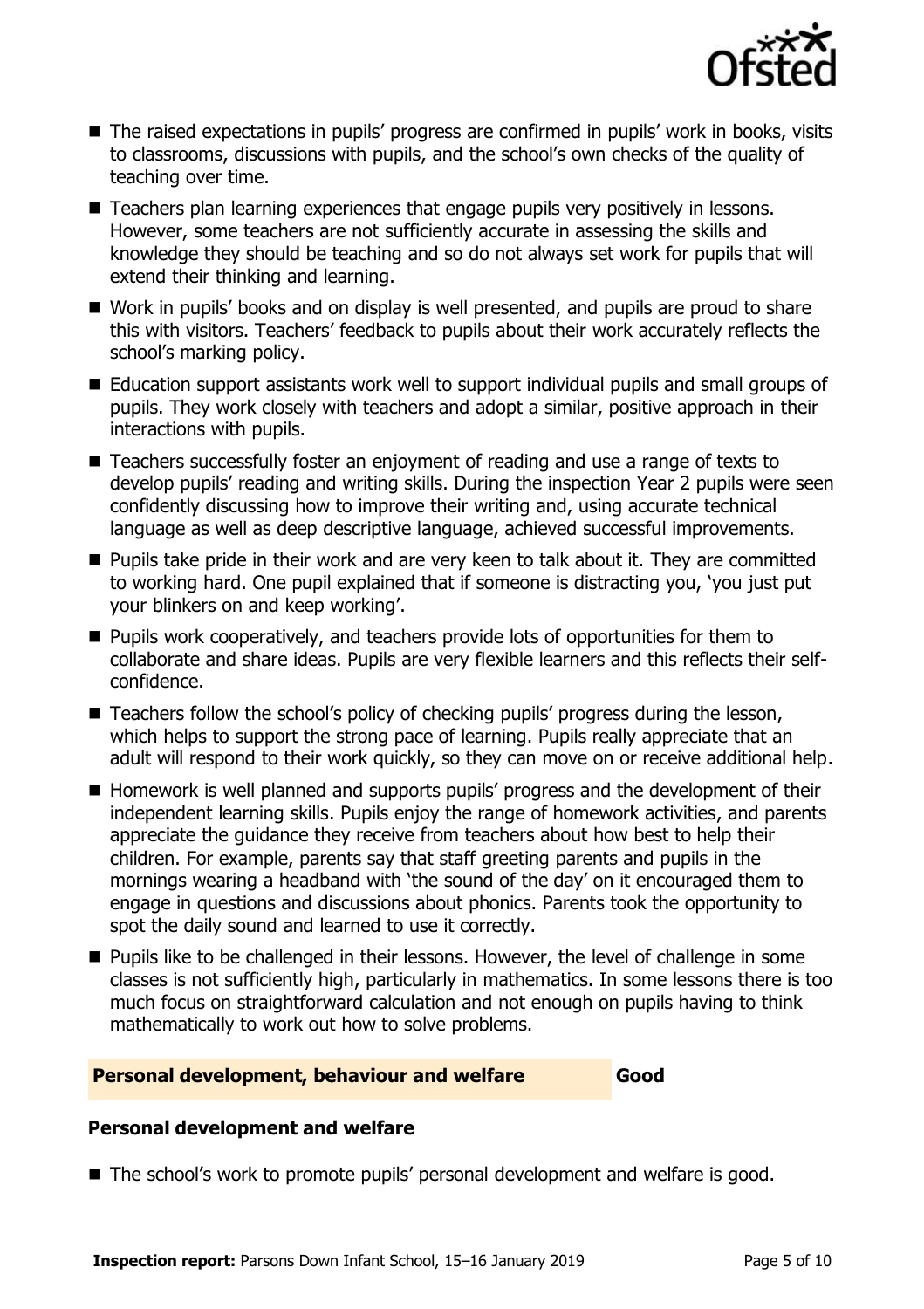

- **Pupils are proud of their school and enjoy learning. They are confident and self-assured** learners.
- **Pupils are encouraged to be independent and resilient thinkers and are not afraid to** ask if they do not understand something.
- **Pupils feel safe in school, and their parents agree that the school is attentive to pupils'** welfare.
- **Pupils talk keenly about the school's values of challenge, enjoyment, pride, respect and** safety. They are very focused on earning 'learning gems' by practising these values. For example, one pupil showed perseverance when faced with a challenge, explaining that, 'Sometimes our learning is very hard and tricky, but I keep on trying.'
- **Pupils have a good understanding of how to stay safe in a wide range of situations.** Pupils speak very eloquently about the steps they should take to stay safe online.

#### **Behaviour**

- The behaviour of pupils is good.
- **Pupils are extremely polite and respectful. Relationships between each other and staff** are strong and trusting.
- All staff have high expectations of pupils' behaviour and support them well in achieving good standards. For a small minority of pupils who find this more of a challenge, teachers employ good strategies to make sure that any poor behaviour does not get in the way of learning. Teachers are well supported in this by the family support workers.
- The lunchtime nurture group provides a very calm and positive space where vulnerable pupils can come to eat their lunch. Pupils enjoy the experience, while developing a wide range of social and conversational skills.
- Attendance has improved since the last inspection because pupils enjoy school and particularly enjoy learning. There are still too many pupils who are persistently absent, although numbers are decreasing. Attendance is monitored closely as the school wants every pupil to be safe in school and learning.

#### **Outcomes for pupils Good**

- Since the previous inspection, outcomes for pupils at the end of key stage 1 have been improving.
- $\blacksquare$  In 2018, the number of pupils achieving age-related expectations in reading, writing and mathematics was in line with national figures, and pupils' achievement in reaching the higher standards had accelerated.
- Outcomes for current pupils have improved on previous vears, and many pupils are making stronger progress, particularly in reading and mathematics. Current Year 2 pupils, including those with SEND, and those in receipt of pupil premium, are making much stronger progress in reading, writing and mathematics. This is preparing them well for their next school.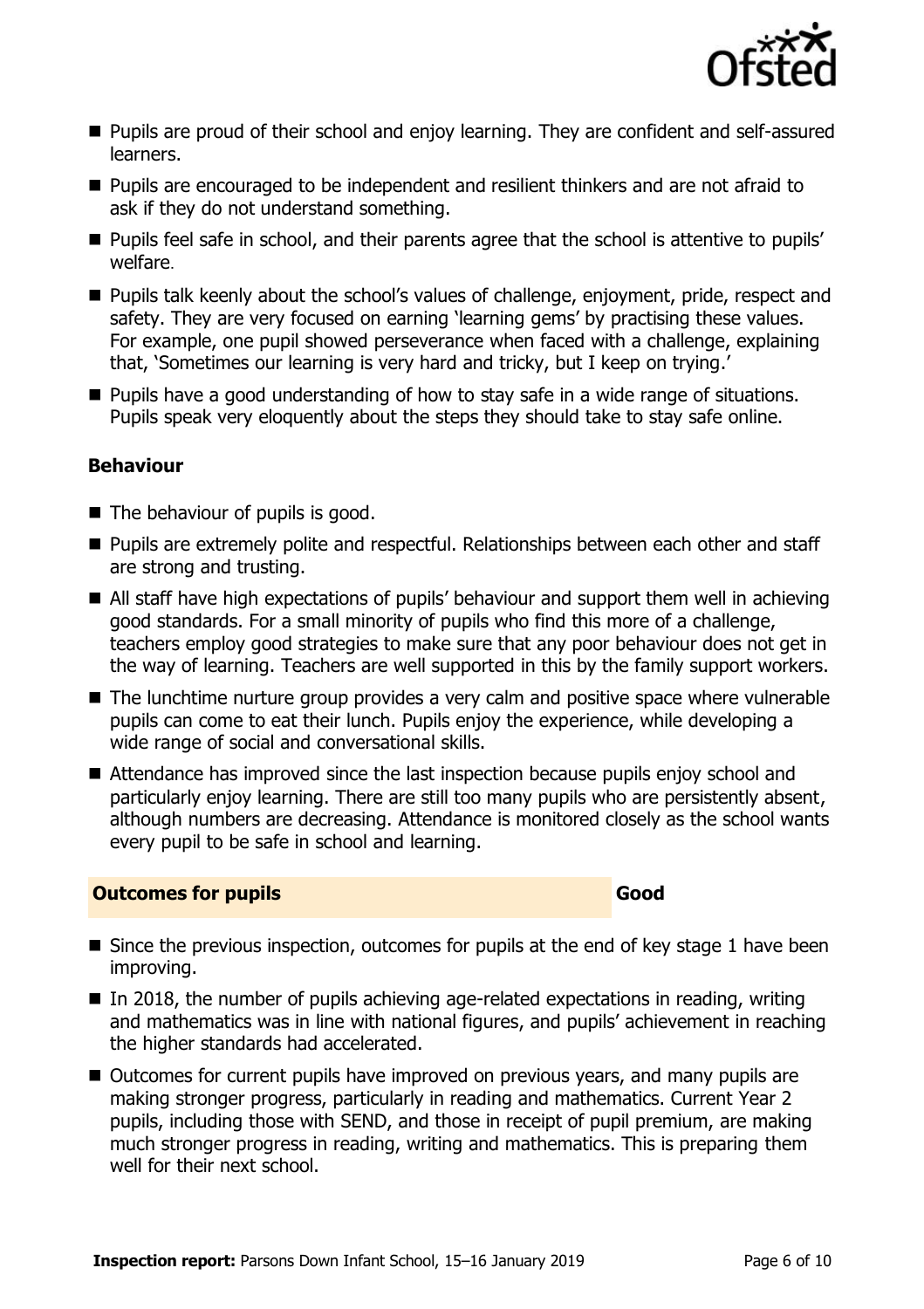

- The achievement of pupils with SEND, and those in receipt of pupil premium, is improving because of the high-quality support and care they receive. This is helping them to catch up with other pupils nationally.
- Following the disappointing outcomes in the phonics screening check in 2017, leaders have reviewed how phonics is taught in school. The skill and commitment of the phonics lead resulted in significantly better outcomes for pupils at the end of Year 1 in 2018. However, the proportions of pupils achieving the expected standard at the end of Year 2 remained below the national average. Current Year 2 pupils are making good progress in phonics, and the targeted support they are receiving is helping them to catch up.
- The work in pupils' books, in a range of subjects, shows that pupils are making good progress since the start of the academic year. However, some teachers do not ensure that pupils are sufficiently challenged to reach the higher standards that they are capable of achieving.

#### **Early years provision Good Good**

- Children get a positive start to their education in the early years because they are taught effectively by well-trained staff. Activities are carefully planned to meet children's needs and stimulate their interest. Leaders are ambitious for all children to achieve well and be happy. Parents value the support their children receive.
- Most children enter the Reception Year with skills that are lower than is typical for their age. However, because of the strong use of assessment, leaders ensure that children's specific and individual needs are identified early. Consequently, children make good progress through the early years, so that they are very well prepared for key stage 1.
- The early years team has a very secure understanding of the curriculum and they know each child as an individual. Teaching over time is very strong and is reflected in the rapid gains that all groups of pupils, including those who are disadvantaged and pupils with SEND, make in their learning.
- A strength of the curriculum is the outdoor play and activities which are well planned by leaders to ensure that children have a seamless approach to their learning. On 'wellie Wednesday', for example, children used brooms and large brushes to mix paints for their 'volcanoes'. They cooperated well and waited patiently for their turn.
- Children are actively engaged in creative activities that support the development of their communication and language skills. For example, in the outdoor theatre space, children were designing tickets and selling them for the comedy show that they performed for an excited audience. Others were building their 'volcanoes' according to the designs that they had created and the facts they had learned. One boy shared his design and was able accurately to explain each section, using his handwritten labels.
- The teaching of phonics is strong. Children quickly learn the basic skills of reading. They can apply the sounds they have learned when spelling words as they write.
- All welfare requirements are met, and the children are well cared for. They are happy and safe in school.

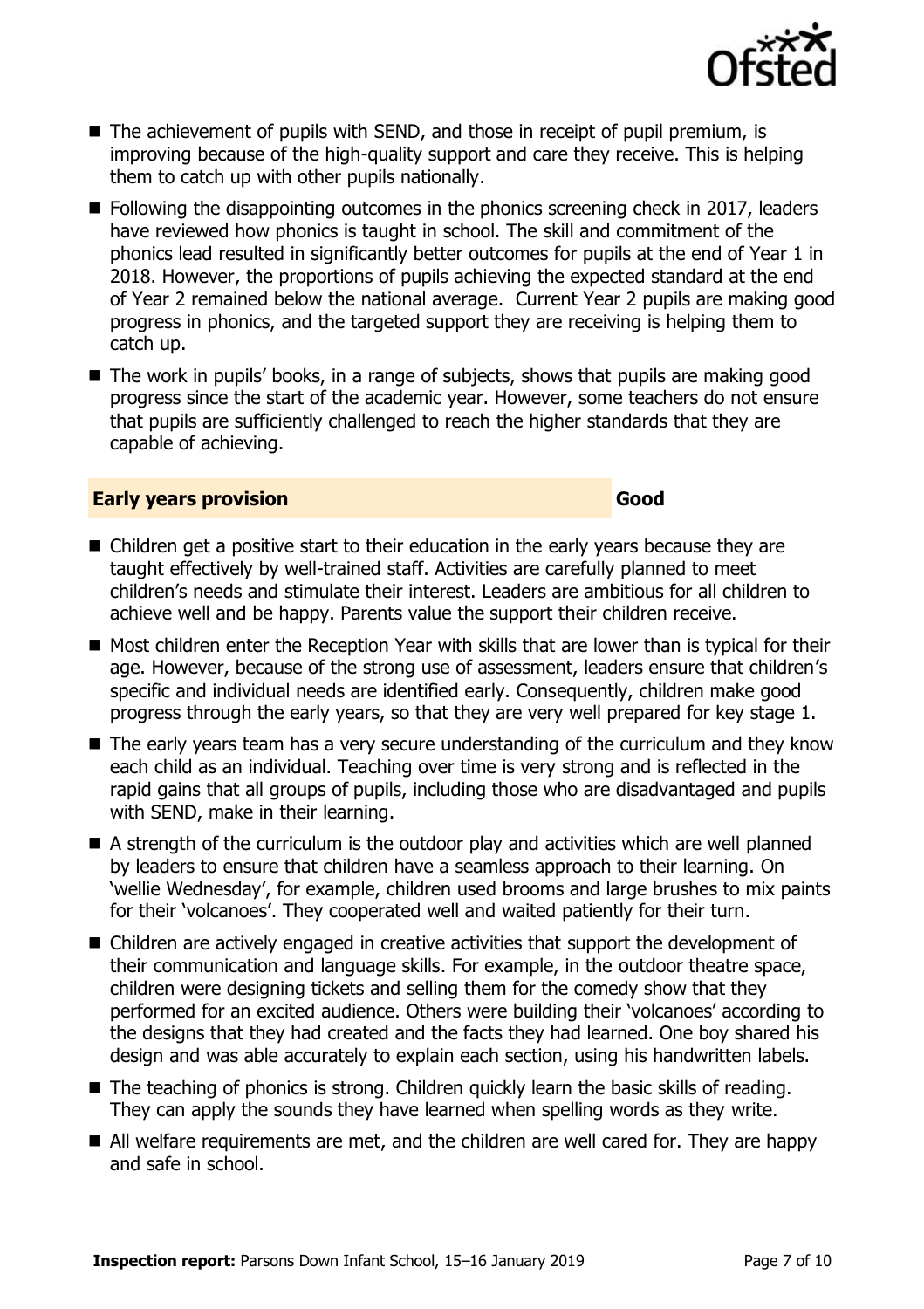

# **School details**

| Unique reference number | 109875         |
|-------------------------|----------------|
| Local authority         | West Berkshire |
| Inspection number       | 10058128       |

This inspection of the school was carried out under section 5 of the Education Act 2005.

| Type of school                      | Infant                        |
|-------------------------------------|-------------------------------|
| School category                     | Maintained                    |
| Age range of pupils                 | $4$ to $7$                    |
| Gender of pupils                    | Mixed                         |
| Number of pupils on the school roll | 160                           |
| Appropriate authority               | The governing body            |
| Chair                               | Mrs Georgina Perry            |
| <b>Acting Headteacher</b>           | <b>Mrs Catherine Bull</b>     |
| Telephone number                    | 01635 862475                  |
| Website                             | www.pdp.w-berks.sch.uk        |
| <b>Email address</b>                | office.pdi@pdp.w-berks.sch.uk |
| Date of previous inspection         | 28-29 September 2016          |

#### **Information about this school**

- Parsons Down School is a smaller-than-average-sized infant school.
- $\blacksquare$  The school is part of a federation with the neighbouring junior school.
- $\blacksquare$  The majority of pupils are of White British heritage.
- The proportion of pupils with SEND, and disadvantaged pupils, is lower than that found nationally.
- The school has undergone a significant number of staff changes in the last three years. The most recent executive headteacher took up post just prior to the last inspection and left the school in December 2018. The current interim headteacher took up her post in January 2019.
- Governors are currently advertising for a permanent headteacher.
- The school offers before- and after-school provision at the 'twilight club'.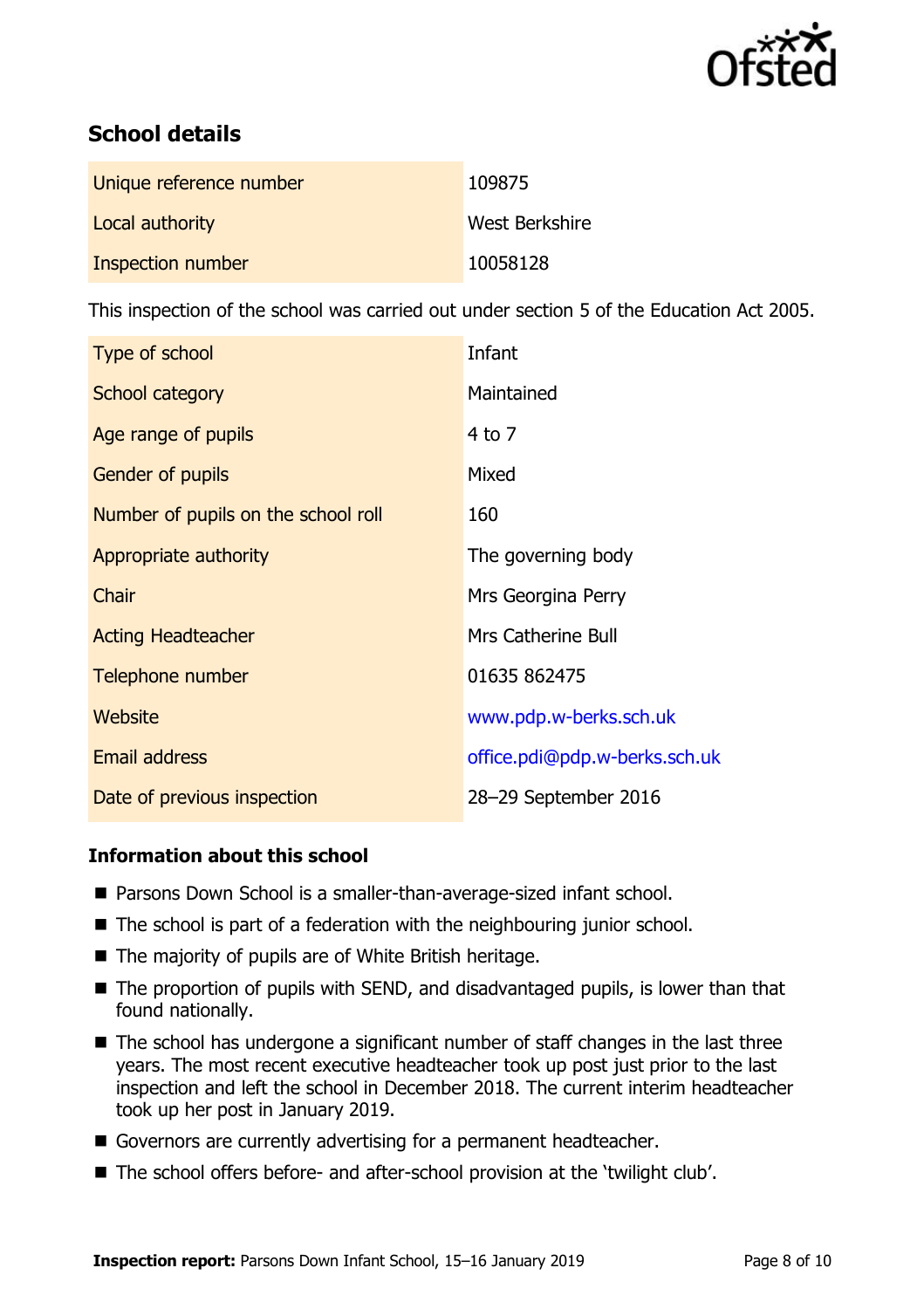

# **Information about this inspection**

- Inspectors observed lessons across the school and in a range of subjects. Some observations were carried out jointly with the headteacher.
- Inspectors looked at the school's website, and one inspector checked the single central record.
- Inspectors worked in partnership with the headteacher to analyse the school's own assessment information for current pupils. The inspectors looked at pupils' outcomes, the school's evaluation of its own performance, its development plan, and the monitoring and evaluation records for teaching. Behaviour and attendance records and information relating to safeguarding were also checked.
- Inspectors also gathered information about the curriculum from pupils' work on display, and by looking in pupils' books with subject leaders.
- Inspectors spent time in the playground before school and at playtime, to talk informally to pupils and parents.
- Inspectors listened to pupils read and spoke to parents.
- Meetings were held with senior leaders, subject leaders, the special educational needs coordinator and the early years team. An inspector met the headteacher to consider safeguarding, attendance and welfare.
- Two inspectors met with five members of the governing body, including the chair, and one inspector met with the local authority's representative.
- There were no responses from pupils to Ofsted's online questionnaire.
- A group of pupils discussed their opinions about school and their learning with an inspector. Inspectors also spoke informally with pupils as they moved around the school.
- Inspectors took account of 19 responses to Ofsted's online staff questionnaire. They also considered 23 responses to Ofsted's online parent survey, Parent View. Parents submitted 11 written responses, all of which were positive. The inspectors also had discussions with 20 parents before school.

#### **Inspection team**

| Sarah Varnom, lead inspector | Ofsted Inspector |
|------------------------------|------------------|
| Alison Ashcroft              | Ofsted Inspector |